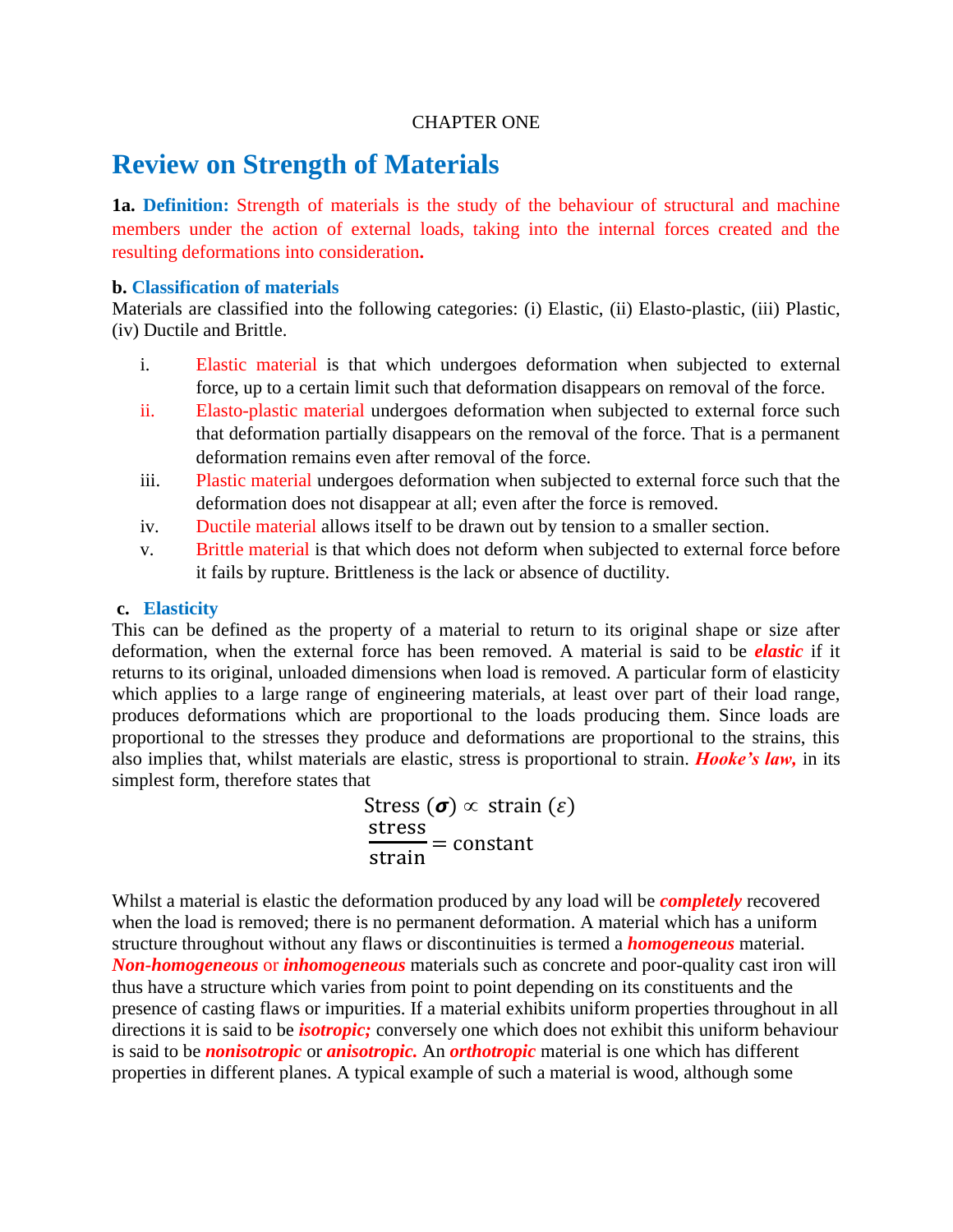composites which contain systematically orientated "inhomogeneities" may also be considered to fall into this category.

# **1.1 Simple Stress and Strain**

In any engineering structure or mechanism, components are subjected to external forces arising from the service conditions or environment in which the component works. If the component or member is in equilibrium, the resultant of the external forces will be zero but, nevertheless, they together place a load on the member which tends to deform that member and which must be reacted by internal forces which are set up within the material. If a cylindrical bar is subjected to a direct pull or push along its axis; then it is said to be subjected to *tension* or *compression.*  Typical examples of tension are the forces present in towing ropes or lifting hoists, whilst compression occurs in the legs of your chair as you sit on it or in the support pillars of buildings.



# **1.2** Types of direct stress.

There are a number of different ways in which load can be applied to a member. Typical loading types are:

(a) *Static* or dead loads, i.e. non-fluctuating loads, generally caused by gravity effects.

(b) *Live* loads, as produced by, for example, lorries crossing a bridge.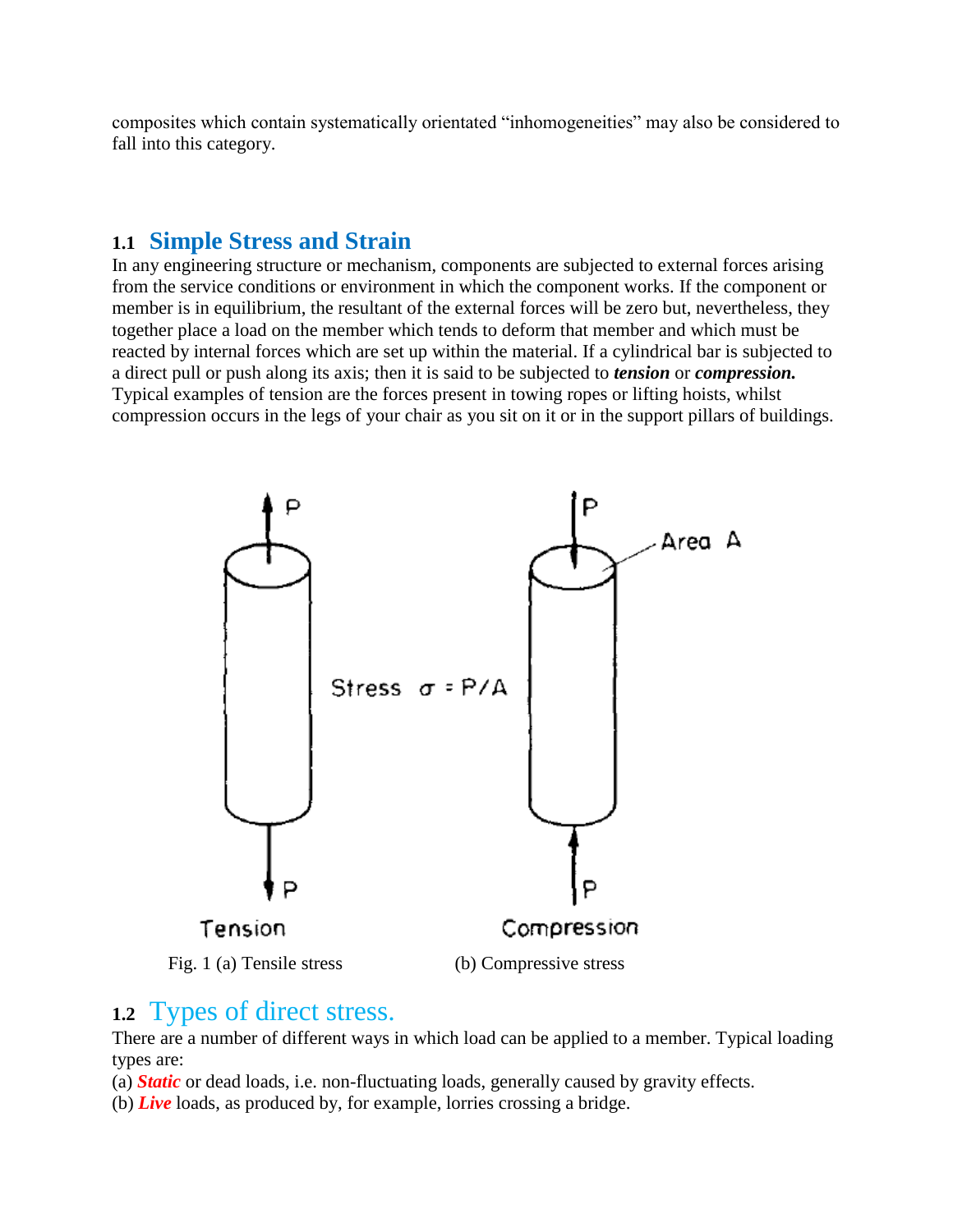(c) *Impact* or shock loads caused by sudden blows.

**(d)** *Fatigue, fluctuating* or *alternating* loads, the magnitude and sign of the load changing with time.

## **1.3 Direct or normal stress**  $(\sigma)$

It has been noted above that external force applied to a body in equilibrium is reacted by internal forces set up within the material. If, therefore, a bar is subjected to a uniform tension or compression, i.e. a direct force, which is uniformly or equally applied across the cross section, then the internal forces set up are also distributed uniformly and the bar is said to be subjected to a uniform *direct or normal stress,* the stress being defined as

$$
\text{Stress}(\sigma) = \frac{\text{load}}{\text{area}} = \frac{P}{A}
$$

Stress  $\sigma$  may thus be compressive or tensile depending on the nature of the load and will be measured in units of newtons per square metre  $(N/m^2)$  or multiples of this. In some cases the loading situation is such that the stress will vary across any given section, and in such cases the stress at any point is given by the limiting value of  $\delta P/\delta A$  as  $\delta A$  tends to zero.

## 1.4 **Direct strain (** $\varepsilon$ **)**

If a bar is subjected to a direct load, and hence a stress, the bar will change in length. If the bar has an original length **L** and changes in length by an amount *L,* the *strain* produced is defined as follows:

Strain 
$$
(\varepsilon)
$$
 =  $\frac{\text{change in length}}{\text{original length}}$  =  $\frac{\delta L}{L}$ 

Strain is thus a measure of the deformation of the material and is non-dimensional, i.e. it has no units; it is simply a ratio of two quantities with the same unit.



 **Fig. 2 longitudinal strain in a cylindrical rod**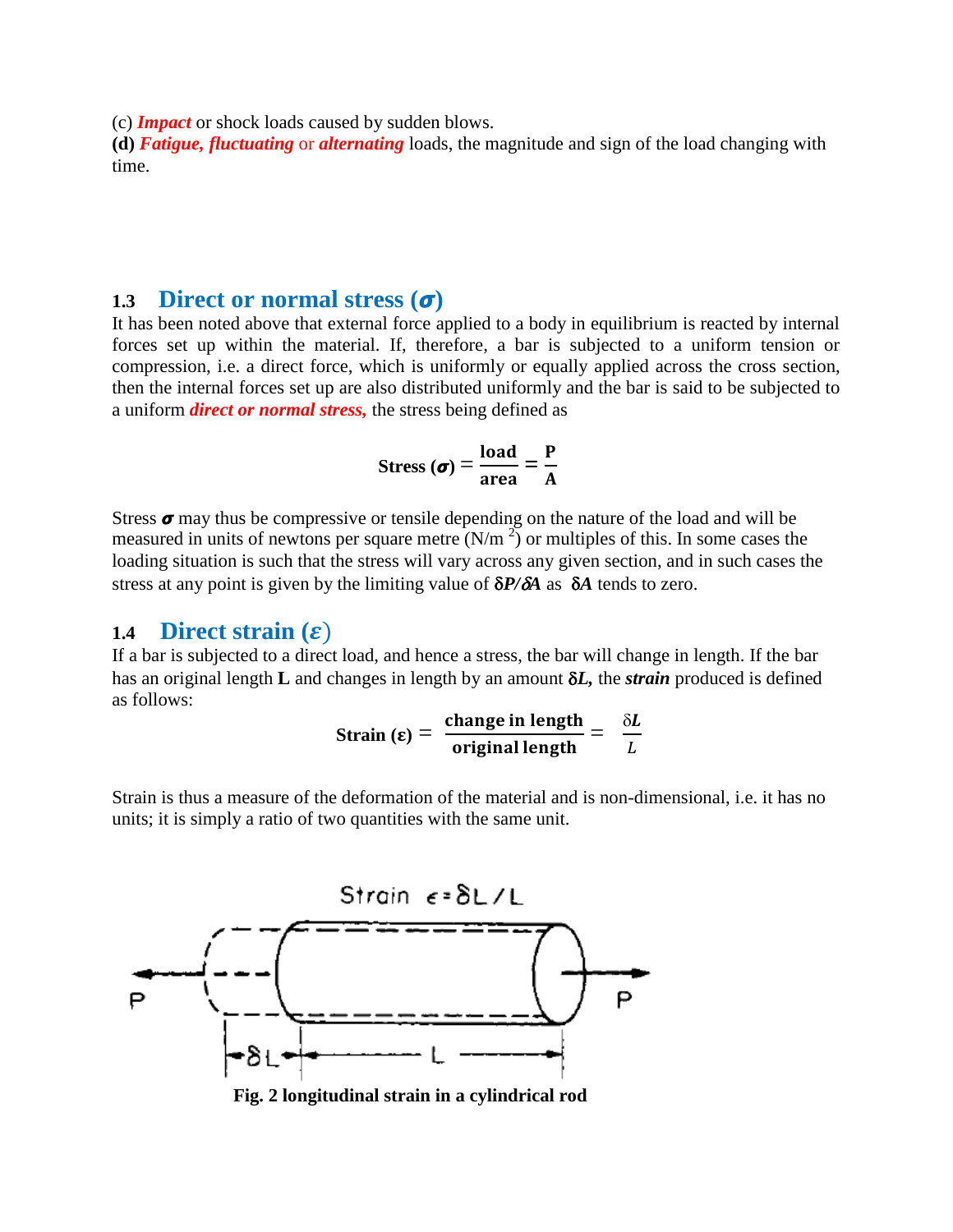Modulus of elasticity, 
$$
E = \frac{\text{stress}}{\text{strain}} = \frac{\sigma}{\varepsilon}
$$
  
=  $\frac{P}{A} / \frac{\delta L}{L} = \frac{PL}{A \delta L}$ 

Young's modulus E is generally assumed to be the same in tension or compression and for most engineering materials has a high numerical value. Typically,  $E = 200 \times 10^{9}$  N/m<sup>2</sup> for In most common engineering applications strains do not often exceed 0.003 or 0.3 %.

## **1.5 Poisson's ratio**

Consider a rectangular bar subjected to a tensile load. Under the action of this load the bar will increase in length by an amount  $\delta L$  giving a longitudinal strain in the bar of



 $\sim$   $\blacksquare$ 

**Fig. 3 Lateral strain**

The bar will also exhibit, however, a *reduction* in dimensions laterally, i.e. its breadth and depth will both reduce. The associated lateral strains will both be equal, will be of opposite sense to the longitudinal strain, and will be given by

$$
\mathbf{E}_{\mathbf{lat} = -\frac{\delta \mathbf{b}}{\mathbf{b}} = \frac{\delta \mathbf{d}}{\mathbf{d}}}
$$

Provided the load on the material is retained within the elastic range the ratio of the lateral

Poisson's ratio (
$$
v
$$
) =  $\frac{lateral strain}{longitudinal strain} = \frac{(-\frac{\delta d}{d})}{\delta L/L}$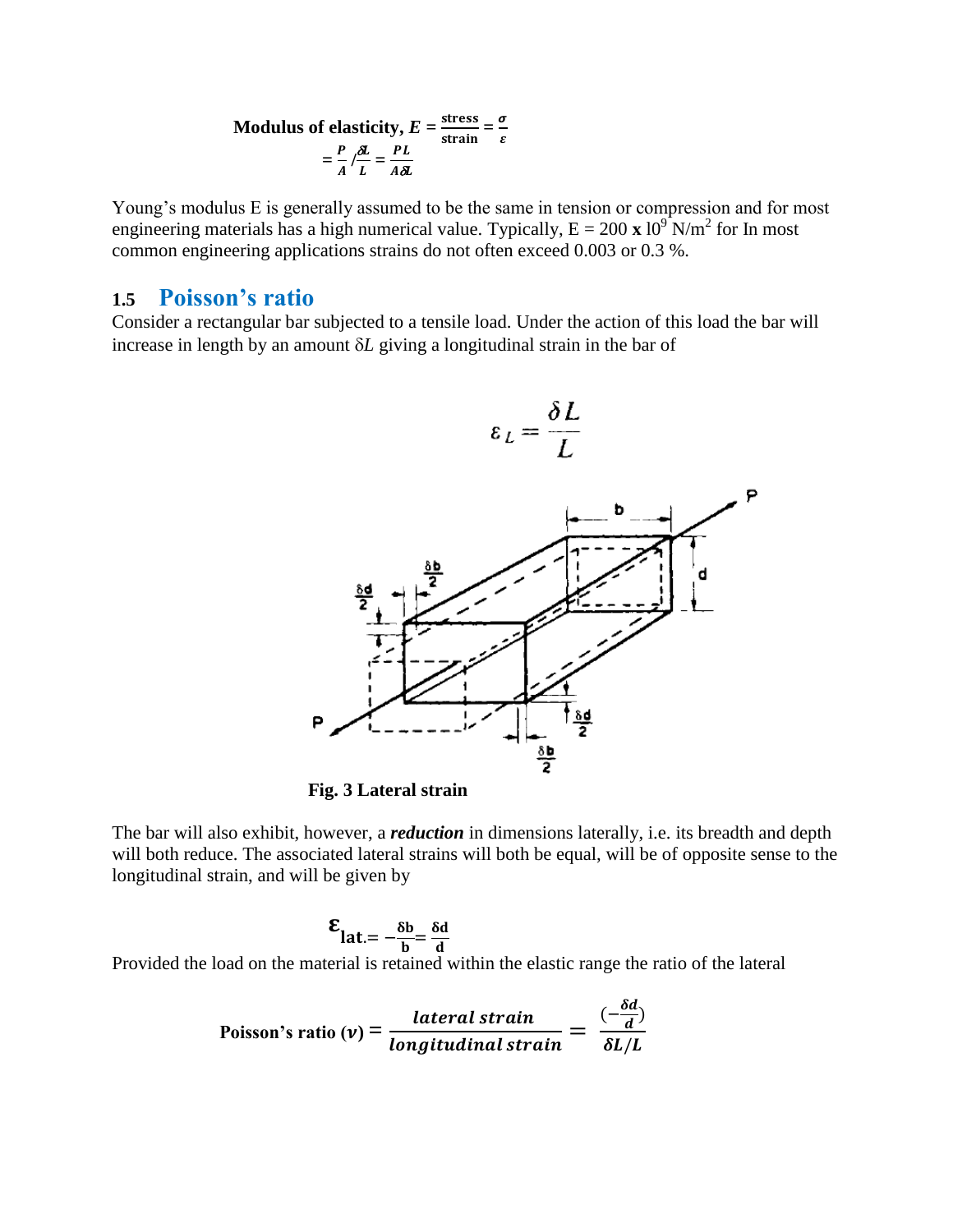The negative sign of the lateral strain is normally ignored to leave Poisson's ratio simply as a ratio of strain magnitudes. It must be remembered, however, that the longitudinal strain induces a lateral strain of opposite sign, e.g. tensile longitudinal strain induces compressive lateral strain. For most engineering materials the value of *v* lies between *0.25* and 0.33.

**Since longitudinal strain**  $=$   $\frac{longitudinal stress}{Young's modulus}$  $=$   $\frac{\sigma}{E}$ E **Lateral strain** =  $v \frac{\sigma}{E}$ E

## **1.6 Application of Poisson's ratio to a two-dimensional stress system**

A two-dimensional stress system is one in which all the stresses lie within one plane such as the X-Y plane. It will be seen that if a material is subjected to a tensile stress  $\sigma$  on one axis producing a strain  $\sigma$ /E and hence an extension on that axis, it will be subjected simultaneously to a lateral strain of  $\nu$  times  $\sigma$ /E on any axis at right angles. This lateral strain will be compressive and will result in a compression or reduction of length on this axis.

Consider, therefore, an element of material subjected to two stresses at right angles to each other and let both stresses,  $\sigma_x$  and  $\sigma_y$ , be considered tensile.



**Fig. 4 Simple two dimensional system of direct stresses**

- The following strains will be produced
- (a) in the X direction resulting from  $\sigma_x = \sigma_x / E$ ,
- (b) in the Y direction resulting from  $\sigma_y = \sigma_y / E$ .
- (c) in the X direction resulting from  $\sigma_y$ , =  $v(\sigma_y/E)$
- (d) in the Y direction resulting from  $\sigma_x = -\nu(\sigma_x/E)$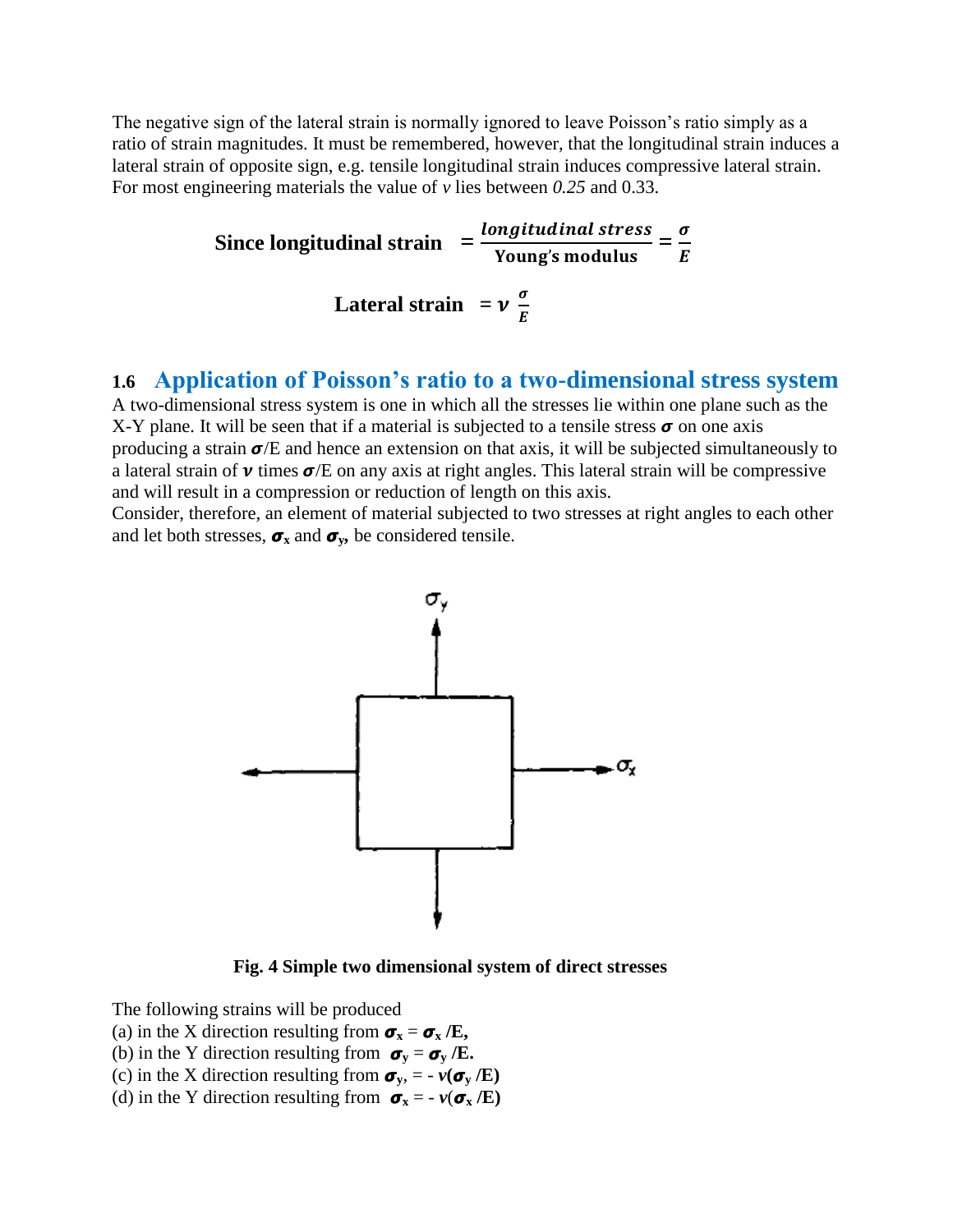strains (c) and (d) being the so-called *Poisson's ratio strain,* opposite in sign to the applied strains, i.e. compressive. The total strain in the X direction will therefore be given by:

$$
\varepsilon_x = \frac{\sigma_x}{E} - \nu \frac{\sigma_y}{E} = \frac{1}{E} (\sigma_x - \nu \sigma_y)
$$

and the total strain in the Y direction will be:

$$
\varepsilon_{y} = \frac{\sigma_{y}}{E} - \nu \frac{\sigma_{x}}{E} = \frac{1}{E} (\sigma_{y} - \nu \sigma_{x})
$$

If any stress is, in fact, compressive its value must be substituted in the above equations together with a negative sign following the normal sign convention.

## **1.7 Shear stress**

Consider a block or portion of material being subjected to a set of **equal** and opposite forces **Q.**  (Such a system could be realised in a bicycle brake block when contacted with the wheel.) There is then a tendency for one layer of the material to slide over another. If this failure is restricted, then a *shear stress T* is set up, defined as follows:

Shear stress = 
$$
\frac{Shear load}{arearesisting the shear} = \frac{\sigma}{A}
$$

This shear stress will always be *tangential* to the area on which it acts; direct stresses, however, are always *normal* to the area on which they act.



### **FIG. 5 Shear force and resulting shear stress system showing typical form of failure by relative sliding of planes.**

## **1.8 Shear strain**

If one again considers the block of Fig. to be a bicycle brake block it is clear that the rectangular shape of the block will not be retained as the brake is applied and the shear forces introduced. The block will in fact change shape or "strain" into the form shown in Fig .

The angle of deformation *y* is then termed the *shear strain.* Shear strain is measured in radians and hence is non-dimensional, i.e. it has no units.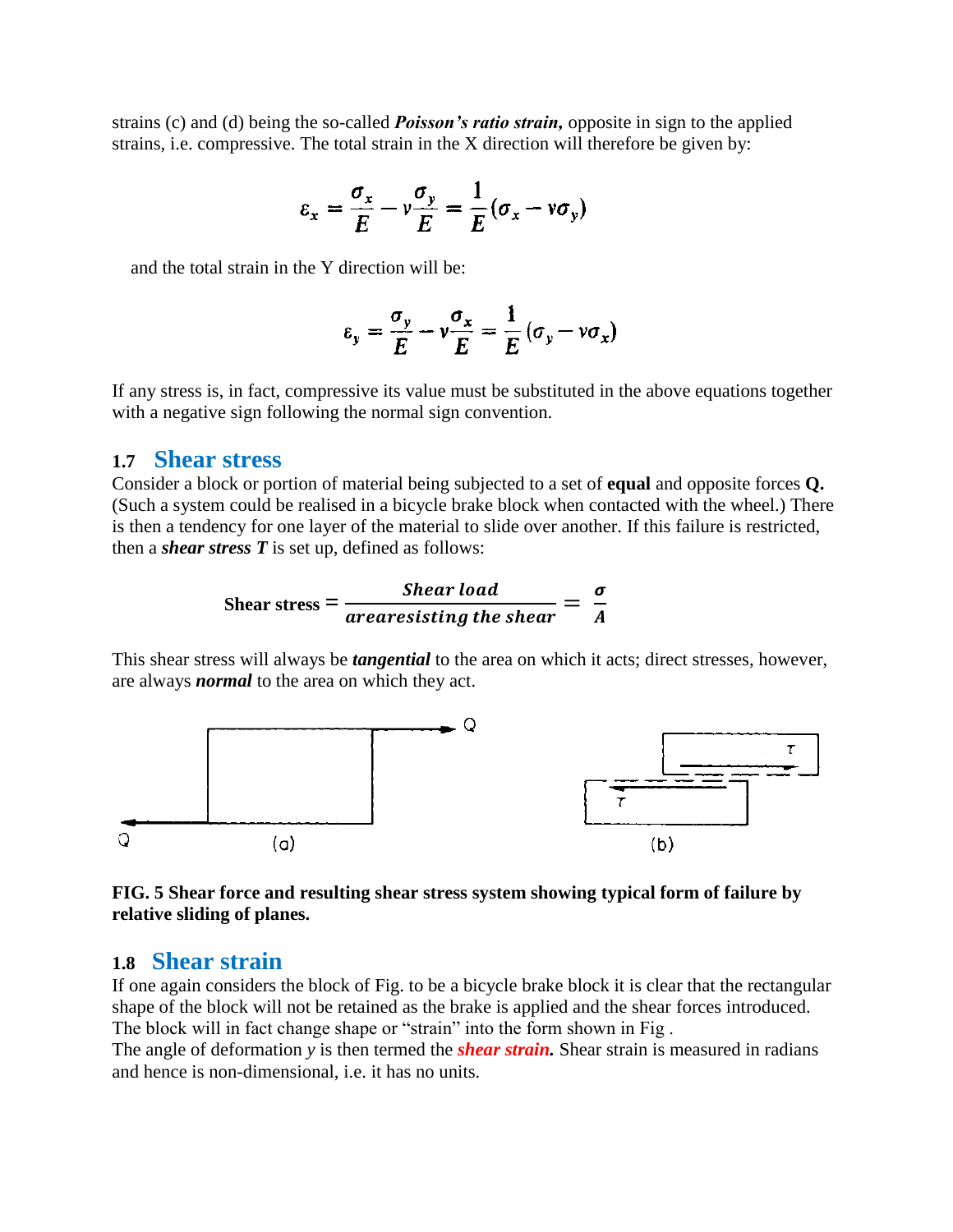

 **Fig. 6 Deformation (shear strain) produced by shear stresses**.

## **1.9 Modulus of rigidity**

For materials within the elastic range the shear strain is proportional to the shear stress producing it, i.e.

> S  $\frac{\text{Shear stress}}{\text{Shearstrain}} = \frac{\tau}{\gamma}$  $\frac{1}{\gamma}$  = constant = G

The constant G is termed the *modulus of rigidity* or *shear modulus* and is directly comparable to the modulus of elasticity used in the direct stress application. The term *modulus* thus implies a ratio of stress to strain in each case.

## **1.10 Double shear**

Consider a simple riveted lap. When load is applied to the plates the rivet is subjected to shear forces tending to shear it on one plane as indicated. In the butt joint with two cover plates of Fig. 7 b, however, each rivet is subjected to possible shearing on two faces, i.e. *double shear.* In such cases twice the area of metal is resisting the applied forces so that the shear stress set up is given by

Shear stress 
$$
\tau
$$
 (in double shear) =  $\frac{P}{2A}$ 



 **Fig. 7 (a) Single shear. (b) Double shear**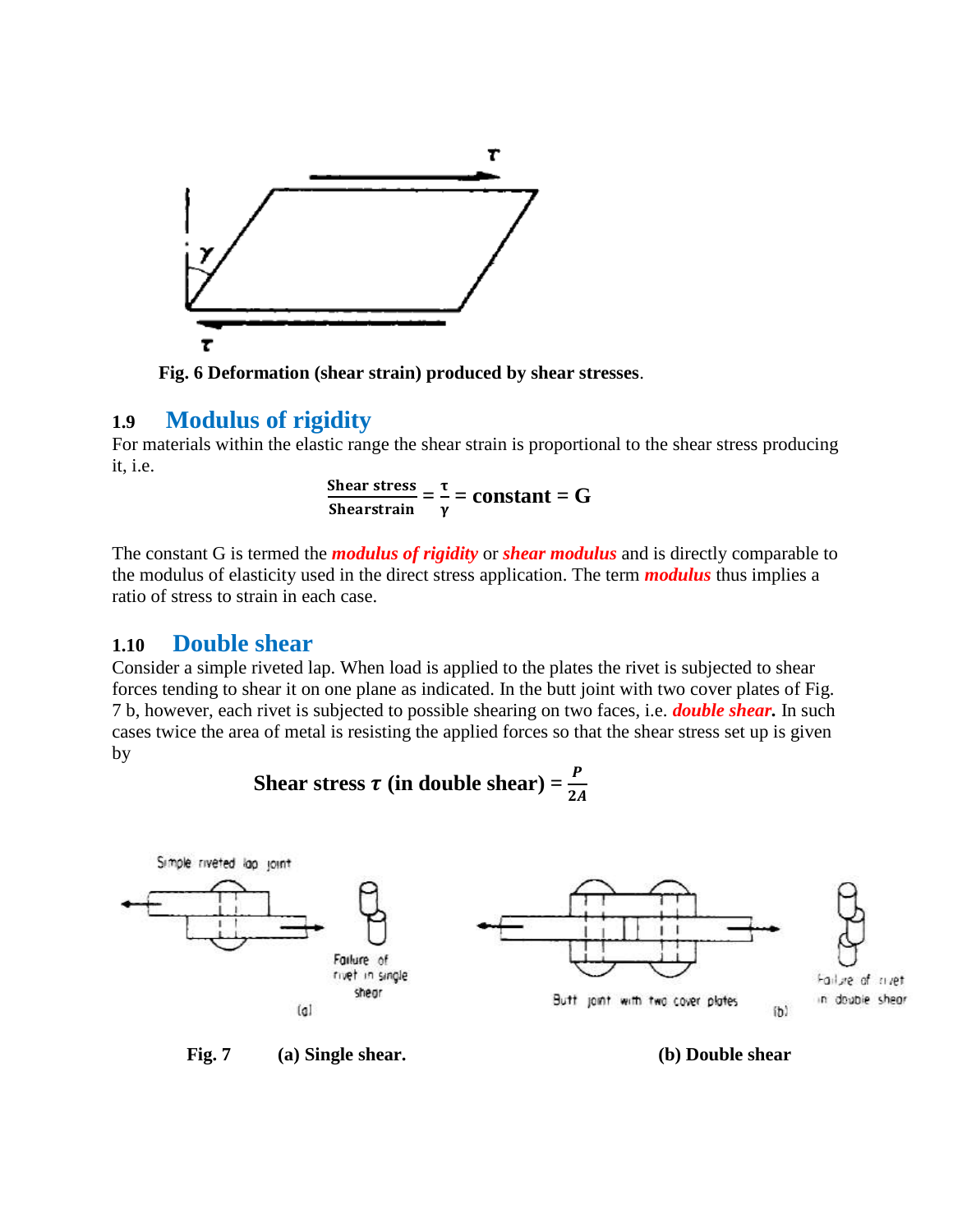### **1.11 Temperature stresses**

When the temperature of a component is increased or decreased the material respectively expands or contracts. If this expansion or contraction is not resisted in any way then the processes take place free of stress. If, however, the changes in dimensions are restricted then stresses termed *temperature stresses* will be set up within the material. Consider a bar of material with a linear coefficient of expansion *a.* Let the original length *of* the bar be *L* and let the temperature *increase* be **t***.* If the bar is free to expand the change in length would be given by

$$
\Delta L = \mathbf{L} \infty \; \mathbf{t}
$$

And the new length

$$
L' = L + L \propto t = L (1 + \infty t)
$$

If this extension were totally prevented, then a compressive stress would be set up equal to that produced when a bar of length  $L(I + \alpha t)$  is compressed through a distance of  $L \alpha t$ . In this case the bar experiences a compressive strain

$$
\varepsilon = \frac{\Delta L}{L} = \frac{L\alpha t}{L(1 + \alpha t)}
$$

In most cases  $\alpha t$  is very small compared with unity so that

$$
\varepsilon = \frac{L\alpha t}{L} = \alpha t
$$

$$
But \frac{\sigma}{\varepsilon} = E
$$
  
Stress  $\sigma = E\varepsilon = E\infty$  t

### **Tutorials - 1**

**1.** A 25mm squarecross-section bar of length 300mm carries an axial compressive load of 50kN. Determine the stress **set** up ip the bar and its change of length when the load is applied. For the bar material  $E = 200$  GN/m2. [80 MN/m2; 0.12mm.]

**2.** A steel tube, **25** mm outside diameter and 12mm inside diameter, cames an axial tensile load of 40 kN. What will be the stress in the bar? What further increase in load is possible if the stress in the bar is limited **to** 225 MN/ $m^2$ ? ? [106 MN/m<sup>2</sup>; 45 kN.]

**3** Define the terms shear *stress* and *shear strain,* illustrating your answer by means of a simple sketch. Two circular bars, one of brass and the other of steel, are **to** be loaded by a shear load of 30 kN. Determine the **necessary** diameter of the **bars** (a) in single shear, (b) in double shear, if the shear stress in the two materials must not exceed *50* MN/m2 and 100 MN/m<sup>2</sup> respectively. [27.6, 19.5, 19.5, 13.8mm.]